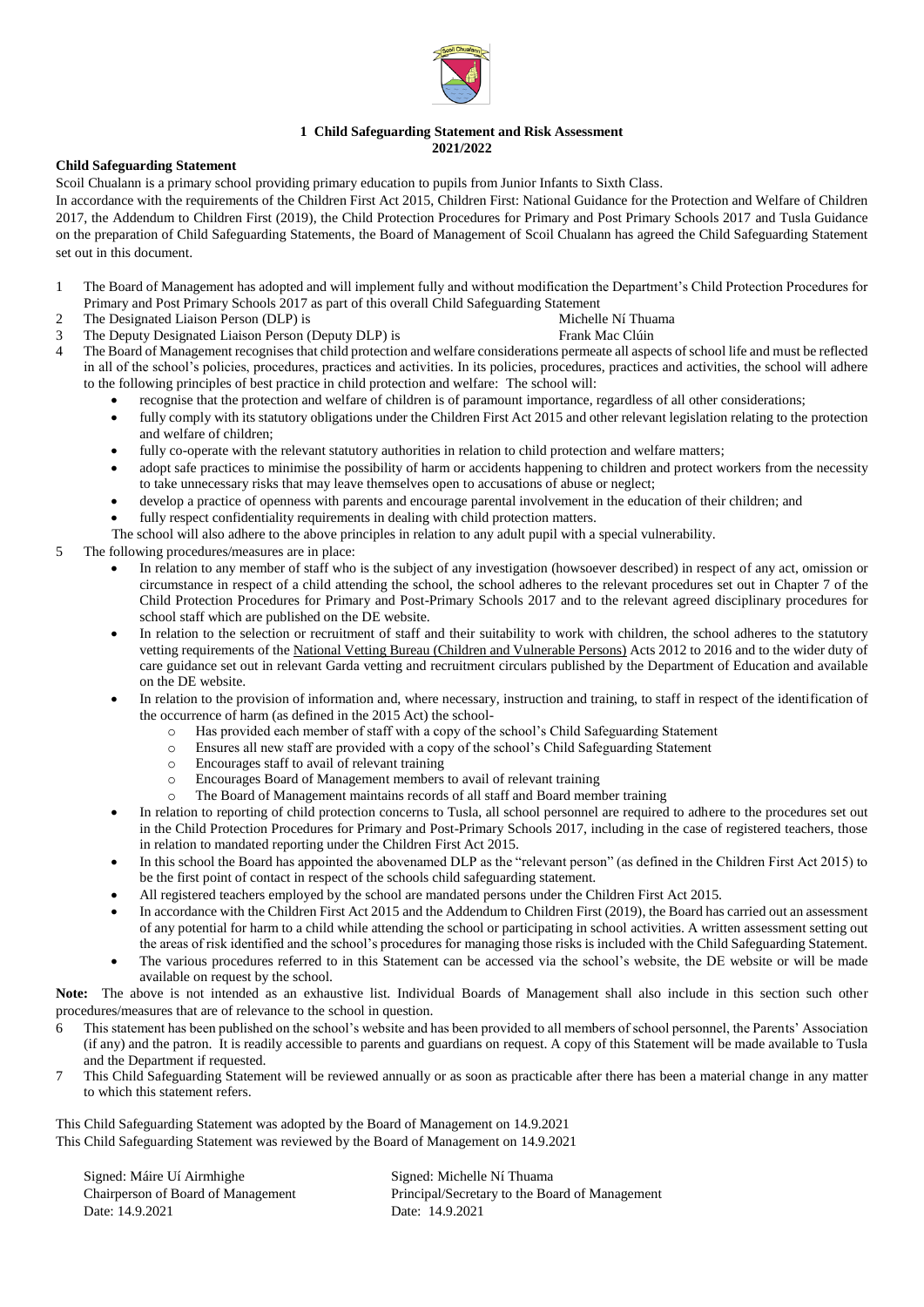

## **Written Assessment of Risk of Scoil Chualann**

In accordance with section 11 of the Children First Act 2015 and with the requirements of Chapter 8 of the *Child Protection Procedures for Primary and Post-Primary Schools 2017*, the following is the Written Risk Assessment of Scoil Chualann

#### **1. List of school activities**

Daily arrival and dismissal of pupils Recreation breaks for pupils Classroom teaching One-to-one teaching One-to-one learning support One-to-one counselling Outdoor teaching activities Online teaching and learning remotely Sporting Activities School outings Use of toilet/changing/shower areas in schools Annual Sports Day Fundraising events involving pupils Use of off-site facilities for school activities School transport arrangements including use of bus escorts Care of children with special educational needs, including intimate care where needed, Care of any vulnerable adult students, including intimate care where needed Management of challenging behaviour amongst pupils, including appropriate use of restraint where required Management of provision of food and drink Administration of Medicine Administration of First Aid Curricular provision in respect of SPHE, RSE, Stay Safe Prevention and dealing with bullying amongst pupils Training of school personnel in child protection matters Use of external personnel to supplement curriculum Use of external personnel to support sports and other extra-curricular activities Care of pupils with specific vulnerabilities/ needs such as: Pupils from ethnic minorities/migrants Members of the Traveller community Lesbian, gay, bisexual or transgender (LGBT) children Pupils perceived to be LGBT Pupils of minority religious faiths Children in care Children on CPNS Children with medical needs Recruitment of school personnel including - Teachers/SNA's Caretaker/Secretary/Cleaners Sports coaches External Tutors/Guest Speakers Volunteers/Parents in school activities Visitors/contractors present in school during school hours Visitors/contractors present during after school activities Participation by pupils in religious ceremonies/religious instruction external to the school Use of Information and Communication Technology by pupils in school, including social media Application of sanctions under the school's Code of Behaviour including detention of pupils, confiscation of phones etc. Students participating in work experience in the school Students from the school participating in work experience elsewhere Student teachers undertaking training placement in school Use of video/photography/other media to record school events After school use of school premises by other organisations Use of school premises by other organisation during school day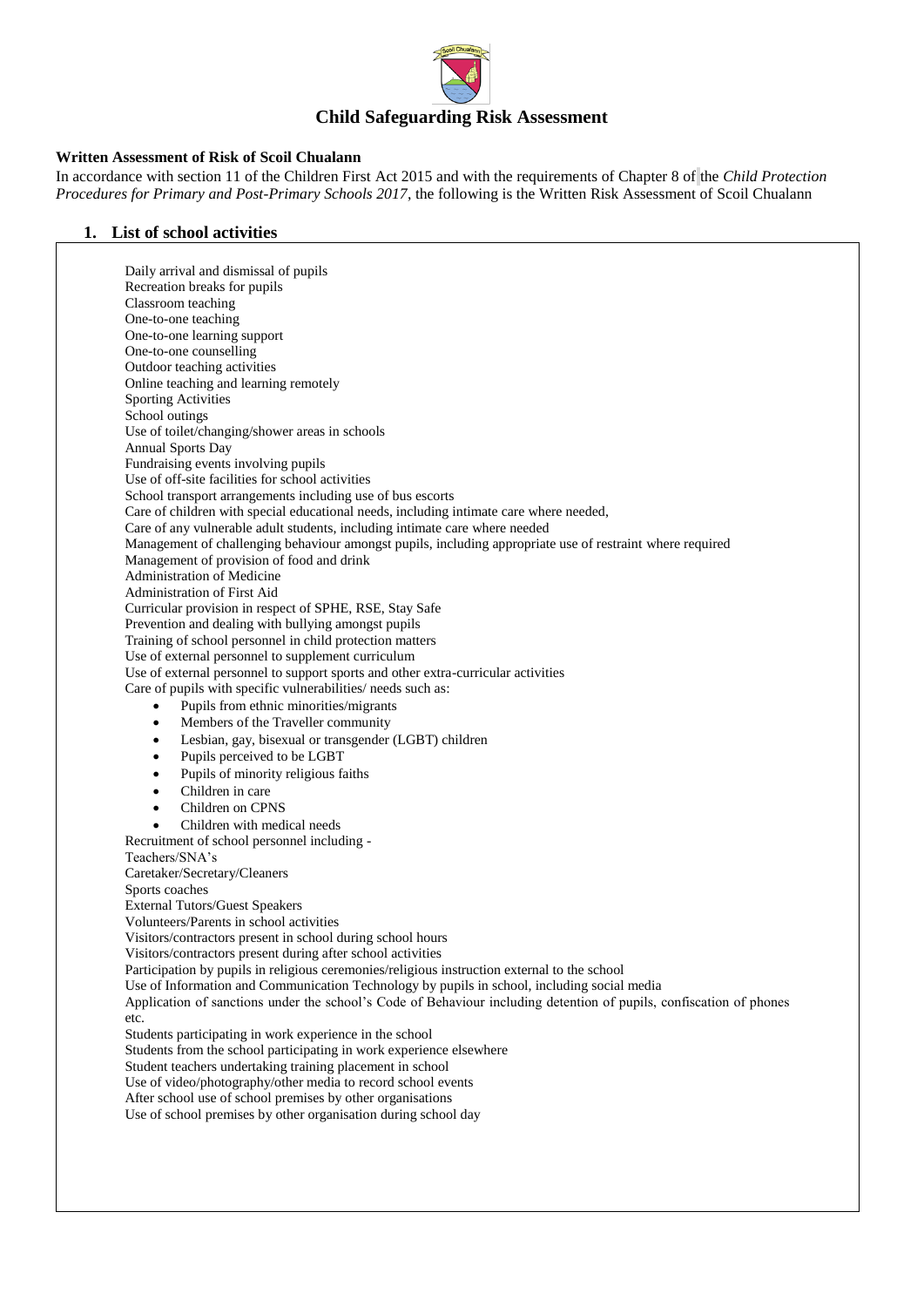## **2. The school has identified the following risk of harm in respect of its activities -**

Risk of harm not being recognised by school personnel Risk of harm not being reported properly and promptly by school personnel Risk of child being harmed in the school by a member of school personnel Risk of child being harmed in the school by another child Risk of child being harmed in the school by volunteer or visitor to the school Risk of child being harmed by a member of school personnel, a member of staff of another organisation or other person while child participating in out of school activities e.g. school trip, swimming lessons Risk of harm due to inappropriate use of online remote teaching and learning communication platform such as an uninvited person accessing the lesson link, students being left unsupervised for long periods of time in breakout rooms Risk of harm due to bullying of child Risk of harm due to racism Risk of harm due to inadequate supervision of children in school Risk of harm due to inadequate supervision of children while attending out of school activities Risk of harm due to inappropriate relationship/communications between child and another child or adult Risk of harm due to children inappropriately accessing/using computers, social media, phones and other devices while at school Risk of harm to children with SEN who have particular vulnerabilities, including medical vulnerabilities Risk of harm to child while a child is receiving intimate care Risk of harm due to inadequate code of behaviour Risk of harm in one-to-one teaching, counselling, coaching situation Risk of harm caused by member of school personnel communicating with pupils in an inappropriate manner via social media, texting, digital device or other manner Risk of harm caused by member of school personnel accessing/circulating inappropriate material via social media, texting, digital device or other manner

# **3 The school has the following procedures in place to address the risks of harm identified in this assessment –**

| All school personnel are provided with a copy of the school's Child Safeguarding Statement                                                                                                                        | $\checkmark$ |
|-------------------------------------------------------------------------------------------------------------------------------------------------------------------------------------------------------------------|--------------|
| The Child Protection Procedures for Primary and Post-Primary Schools 2017 are made available to all school personnel                                                                                              | $\checkmark$ |
| School Personnel are required to adhere to the Child Protection Procedures for Primary and Post-Primary Schools 2017                                                                                              | $\checkmark$ |
| and all registered teaching staff are required to adhere to the Children First Act 2015 and its Addendum (2019)                                                                                                   |              |
| The school implements in full the Stay Safe Programme                                                                                                                                                             | $\checkmark$ |
| The school implements in full the SPHE curriculum                                                                                                                                                                 | $\checkmark$ |
| The school has an Anti-Bullying Policy which fully adheres to the requirements of the Department's Anti-Bullying<br>Procedures for Primary and Post-Primary Schools                                               | $\checkmark$ |
| The school undertakes anti-racism awareness initiatives                                                                                                                                                           | $\checkmark$ |
| The school has a yard/playground supervision policy to ensure appropriate supervision of children during, assembly,<br>dismissal and breaks and in respect of specific areas such as toilets, changing rooms etc. | ✓            |
| The school has in place a policy and clear procedures in respect of school outings                                                                                                                                | $\checkmark$ |
| The school has a Health and Safety policy                                                                                                                                                                         | $\checkmark$ |
| The school adheres to the requirements of the Garda vetting legislation and relevant DE circulars in relation to<br>recruitment and Garda vetting                                                                 | $\checkmark$ |
| The school has a Codes of Conduct for school personnel (teaching and non-teaching staff)                                                                                                                          | $\checkmark$ |
| The school complies with the agreed disciplinary procedures for teaching staff                                                                                                                                    | ✓            |
| The school has a Special Educational Needs policy                                                                                                                                                                 | ✓            |
| The school has an intimate care policy/plan in respect of students who require such care                                                                                                                          | ✓            |
| The school has in place a policy and procedures for the administration of medication to pupils                                                                                                                    | $\checkmark$ |
| The school $-$                                                                                                                                                                                                    |              |
| Has provided each member of school staff with a copy of the school's Child Safeguarding Statement                                                                                                                 | ✓            |
| Ensures all new staff are provided with a copy of the school's Child Safeguarding Statement                                                                                                                       | $\checkmark$ |
| Encourages staff to avail of relevant training                                                                                                                                                                    | ✓            |
| Encourages board of management members to avail of relevant training                                                                                                                                              | ✓            |
| Maintains records of all staff and board member training                                                                                                                                                          | $\checkmark$ |
| The school has in place a policy and procedures for the administration of First Aid                                                                                                                               | $\checkmark$ |
| The school has in place a code of behaviour for pupils                                                                                                                                                            | $\checkmark$ |
| The school has an Acceptable Use Policy in place, to include provision for online teaching and learning remotely, and                                                                                             | $\checkmark$ |
| has communicated this policy to parents                                                                                                                                                                           |              |
| The school has in place a policy governing the use of smart phones and tablet devices in the school by pupils as per<br>circular 38/2018                                                                          | $\checkmark$ |
| The school has in place a Critical Incident Management Plan                                                                                                                                                       | ✓            |
| The school has in place a Home School Liaison policy and related procedures                                                                                                                                       | $\checkmark$ |
| The school has in place a policy and procedures for the use of external persons to supplement delivery of the curriculum                                                                                          | $\checkmark$ |